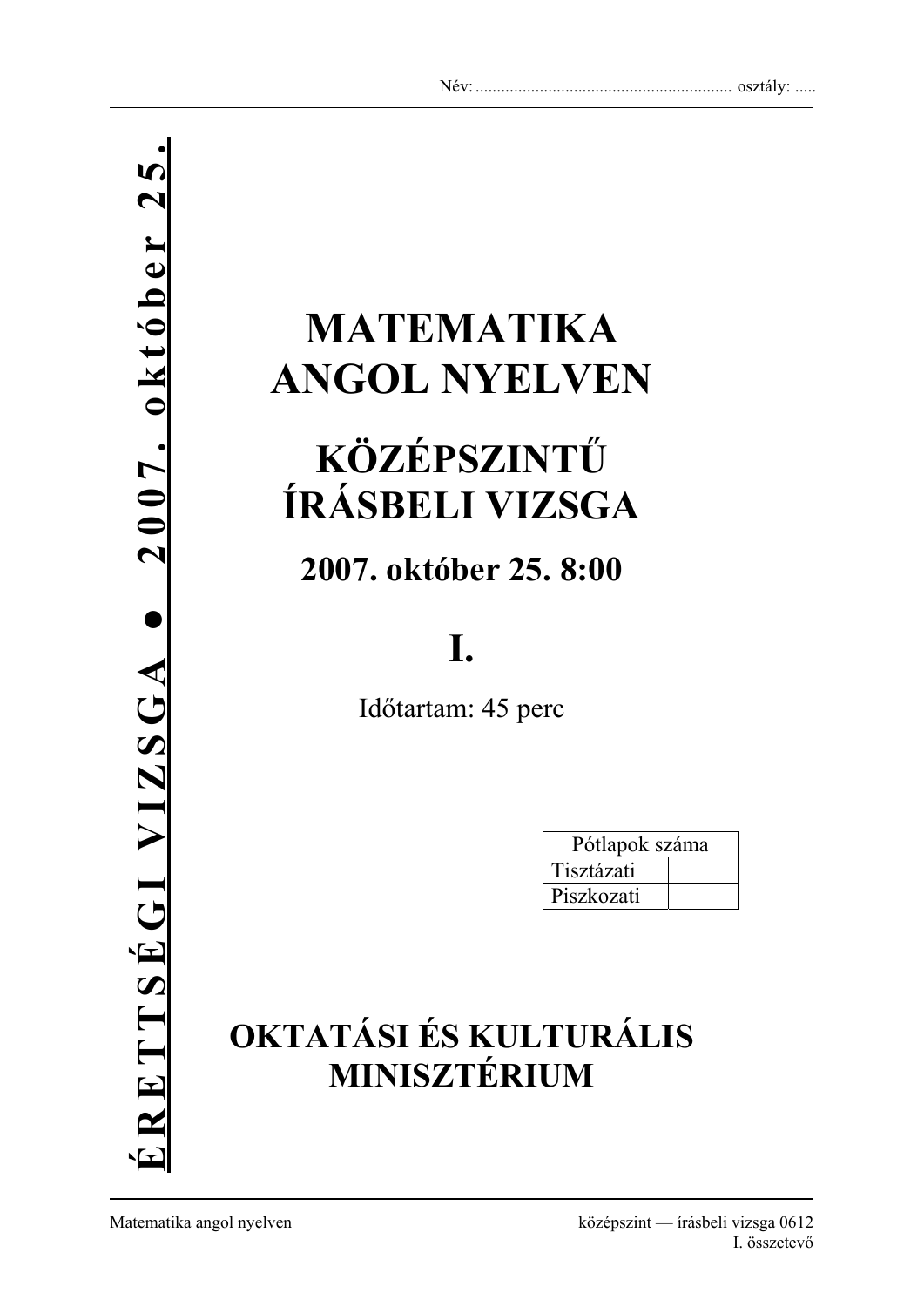### **Important information**

1. The exam is 45 minutes long, after that you should stop working.

2. You may work on the problems in arbitrary order.

3. You may work with any calculator as long as it is not capable of storing and displaying textual information and you may also consult any type of four digit mathematical table. The use of any other kind of electronic device or written source is forbidden.

4. **The answer for a question should be entered into the corresponding frame**, the solution should be written down only if the question asks you to do so.

5. You are supposed to work in pen; diagrams, however, may also be drawn in pencil. Anything written in pencil outside the diagrams cannot be evaluated by the examiner. Any solution or some part of a solution that is crossed out will not be marked.

6. There is only one solution for every question that will be marked. If you attempt a question more than once then you should clearly indicate the one to be marked.

7. Please, leave the **rectangular shaded areas blank**.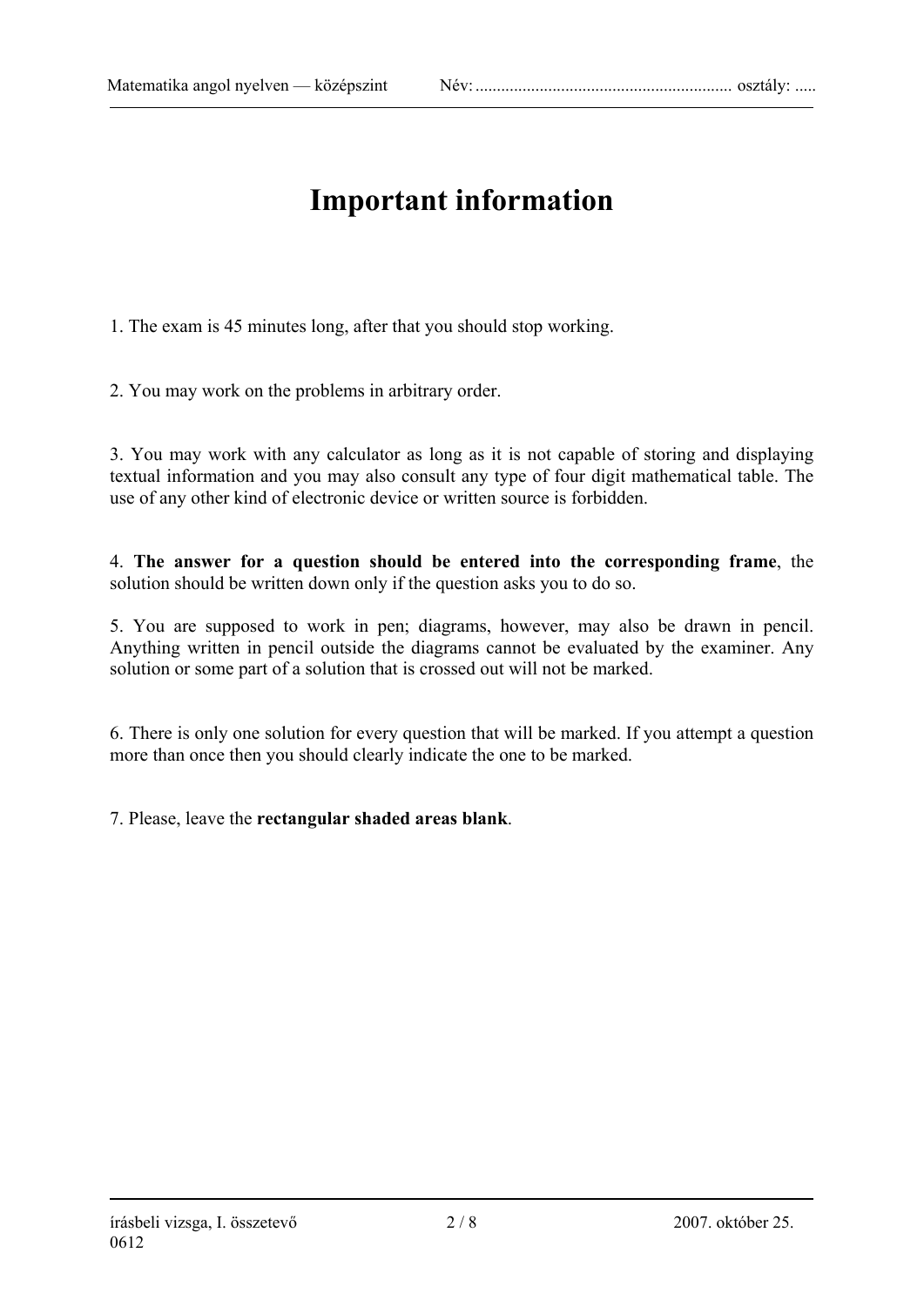**1.** The set *A* consists of the one digit numbers greater than three and the set *B* consists of the positive odd numbers less than twenty. List the elements of the set *A*∩*B* .

| $A \cap B = \{$ | 2 points |  |
|-----------------|----------|--|

**2.** Given that  $a = 2$  and  $b = -1$  calculate the value of *C* if *C a b*  $\frac{1}{2} = \frac{1}{1} + \frac{1}{1}$ .

| points<br>$=$<br>$\sim$ |  |
|-------------------------|--|
|-------------------------|--|

**3.** Which one is bigger:  $A = \sin A$ 2  $rac{7\pi}{2}$  or  $B = \log_2$ 4  $\frac{1}{2}$  ?

 (The correct relation sign should be entered in the answer field. You should justify your answer.)

|  | . noints<br>pomo<br>- |  |
|--|-----------------------|--|
|--|-----------------------|--|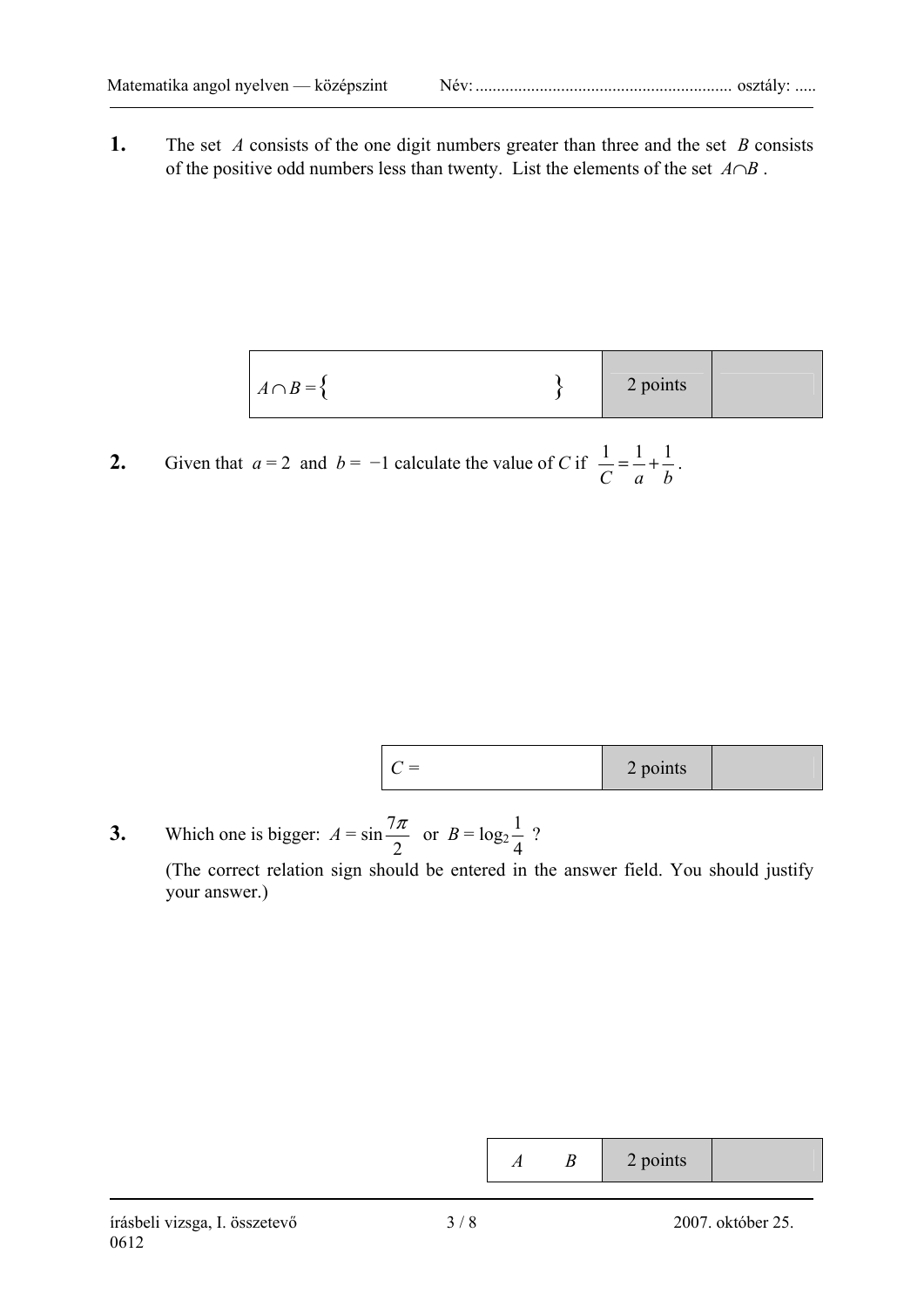**4.** There are twenty marbles in a box, 45 percent of them are blue and the rest of them are red. Find the probability that a randomly drawn marble is red.

| The probability is: | 3 points |  |
|---------------------|----------|--|
|---------------------|----------|--|

- **5.** Decide about each of the following statements if it is true or false.
	- **a)** If a natural number is divisible by both six and ten then it is divisible by sixty.
	- **b**) The sum of the positive prime numbers less than 20 is an odd number.
	- **c)** The diagonals of a deltoid are halving its respective internal angles.

| a)           | 1 point |  |
|--------------|---------|--|
| $\mathbf{b}$ | 1 point |  |
| $\mathbf{c}$ | 1 point |  |

**6.** Find the solution set of the equation  $\lg x^2 = 2 \lg x$ .

| The solution set is | 2 points |  |
|---------------------|----------|--|
|---------------------|----------|--|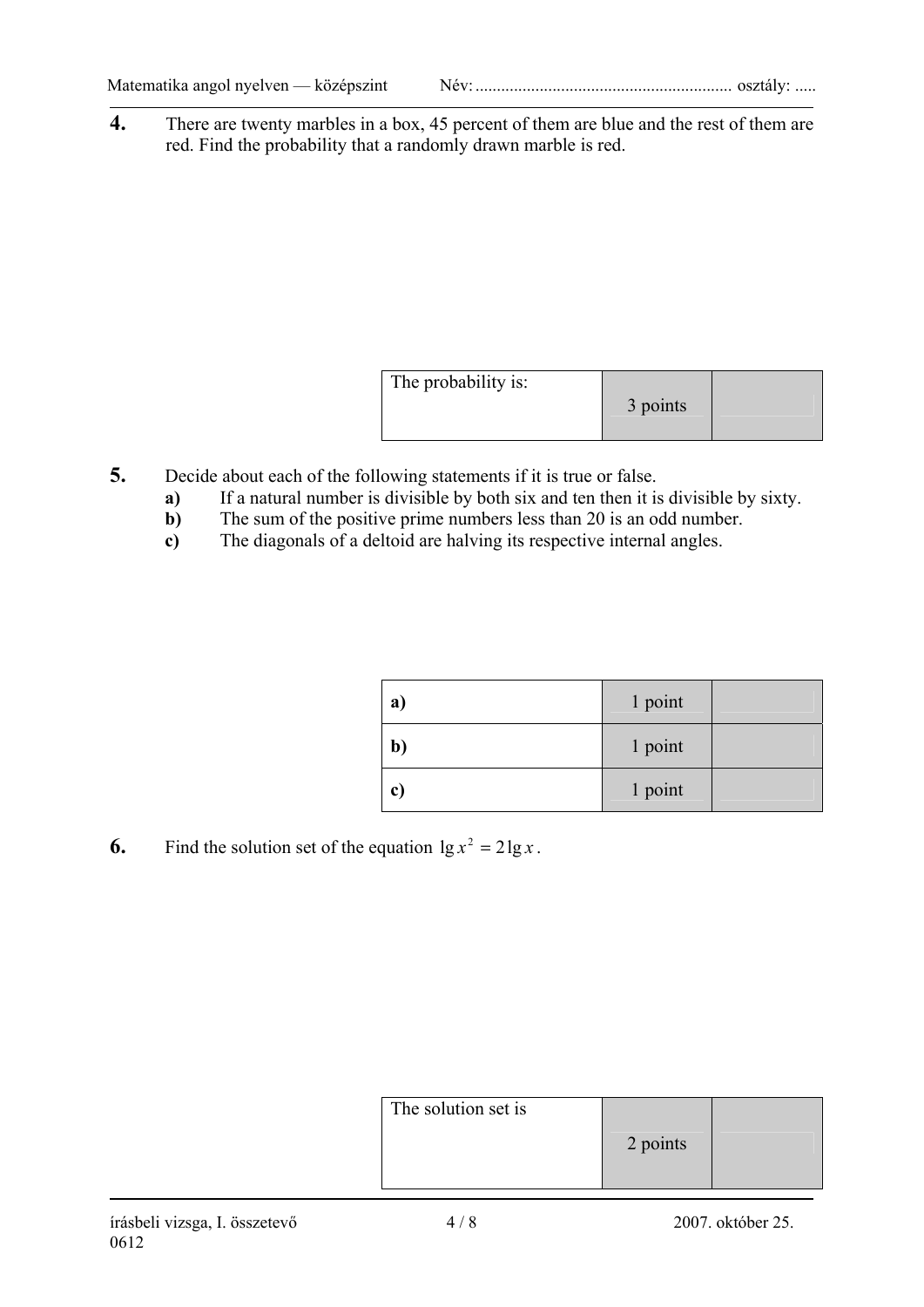**7.** The sum of the first and the fifth term of an arithmetic progression is equal to 60. Showing your reasoning find the sum of the first five terms of this progression.

| The sum of the terms is: | 3 points |  |
|--------------------------|----------|--|
|                          |          |  |

**8.** Three digit numbers are formed using the digits 1, 2, 3, 4, 5 in such a way that non of them contains equal digits. How many numbers can be formed this way?

| Answer: | $\bullet$<br>$\sim$<br>$\angle$ points |  |
|---------|----------------------------------------|--|
|         |                                        |  |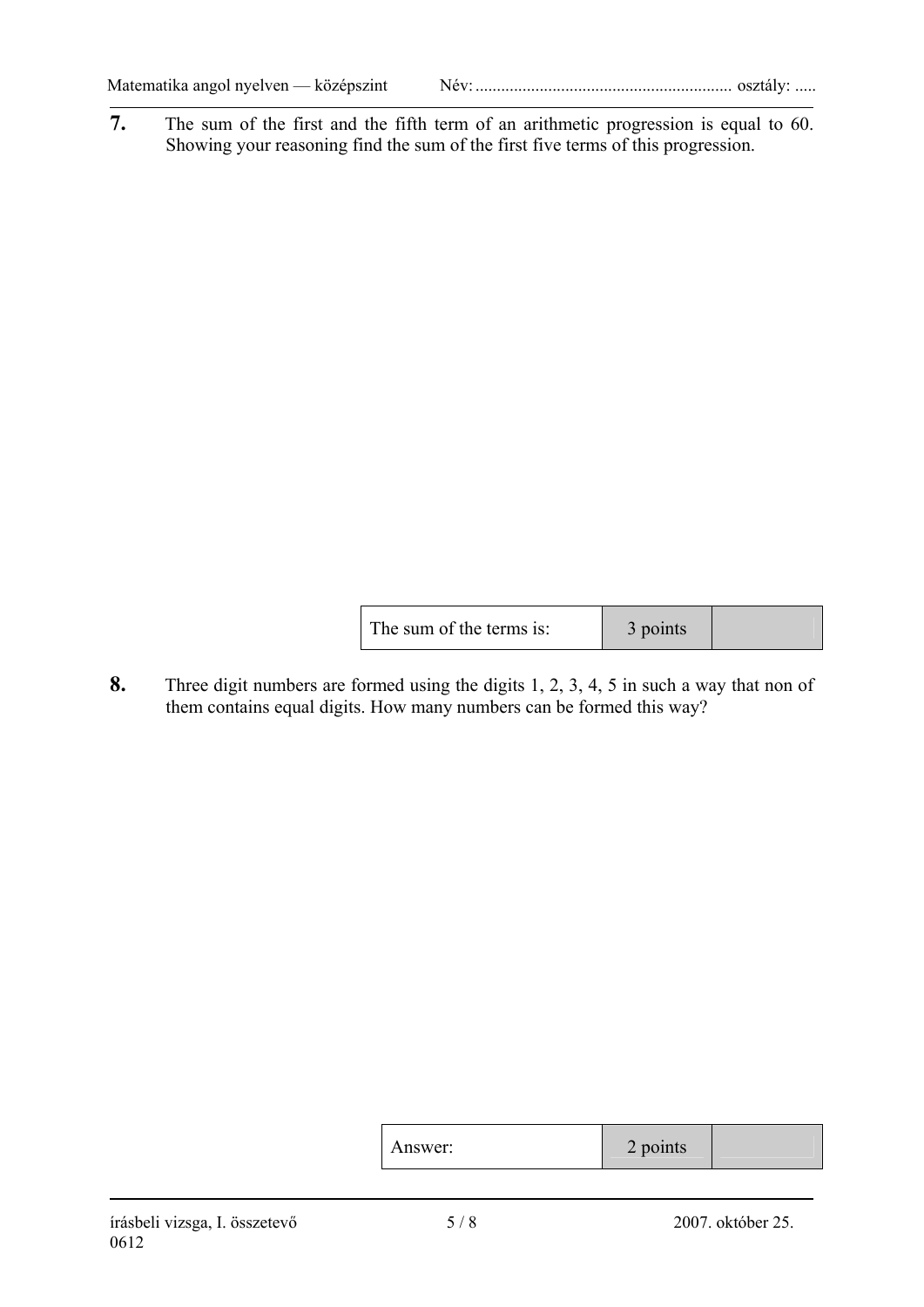**9.** Which real numbers of the interval [0;  $2\pi$ ] satisfy the equality  $\sin x = \frac{1}{2}$ ?

| Answer: |          |  |
|---------|----------|--|
|         | 2 points |  |
|         |          |  |

**10.** Given that  $\mathbf{a} = 3\mathbf{i} - 2\mathbf{j}$  and  $\mathbf{b} = -\mathbf{i} + 5\mathbf{j}$  express the vector  $\mathbf{c} = 2\mathbf{a} - \mathbf{b}$  in terms of the vectors **i** and **j**.

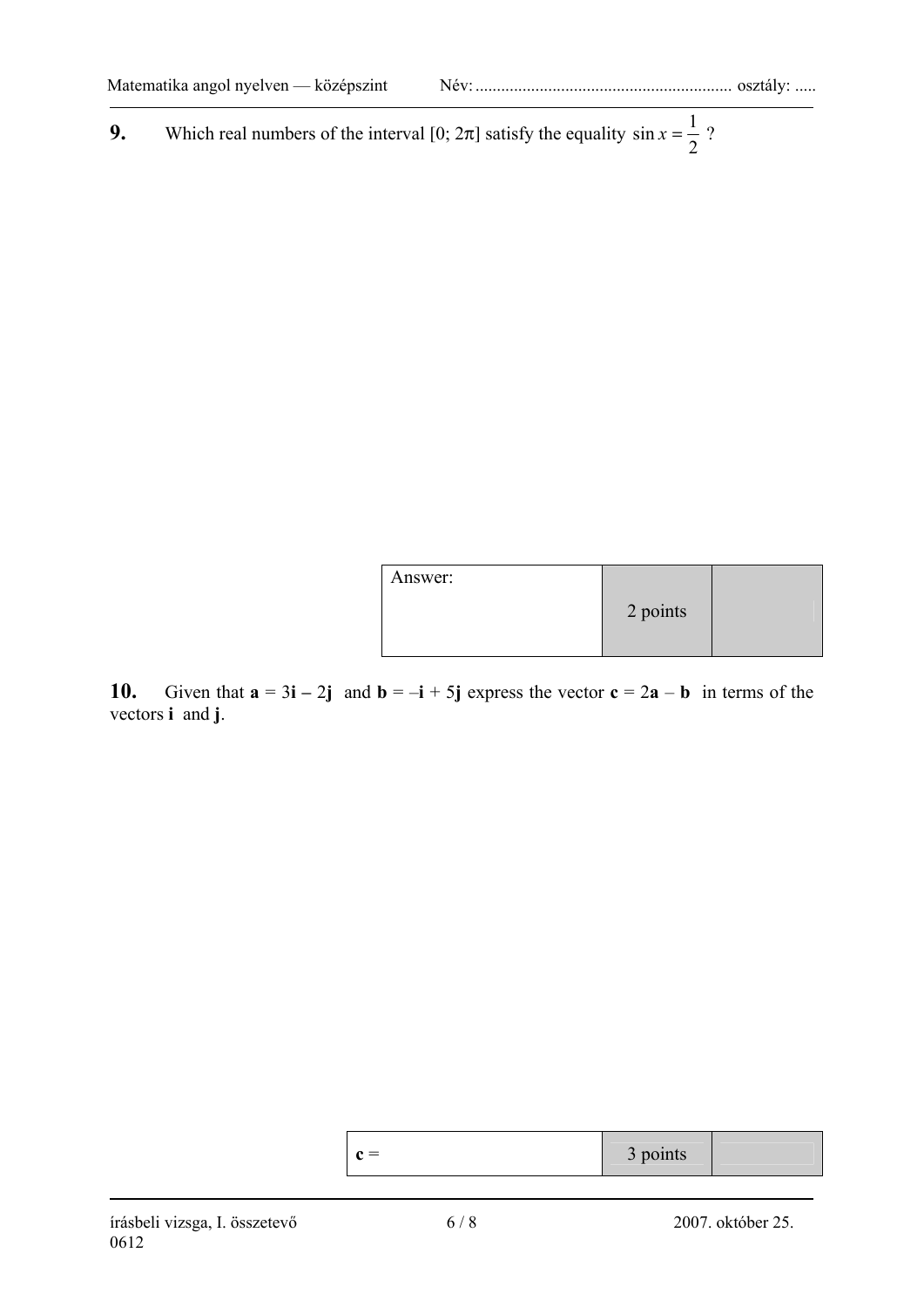|--|--|

**11.** The average of five numbers is equal to 7. Four of these numbers are given as 1, 8, 9 and 12. Find the missing number, justifying your answer by appropriate calculations.

| The missing number is | 3 points |  |
|-----------------------|----------|--|
|                       |          |  |

**12.** Find the range of the function  $f(x) = x^2 + 1$  if the domain is the interval [−2; 3].

| The range of the function is | 3 points |  |
|------------------------------|----------|--|
|------------------------------|----------|--|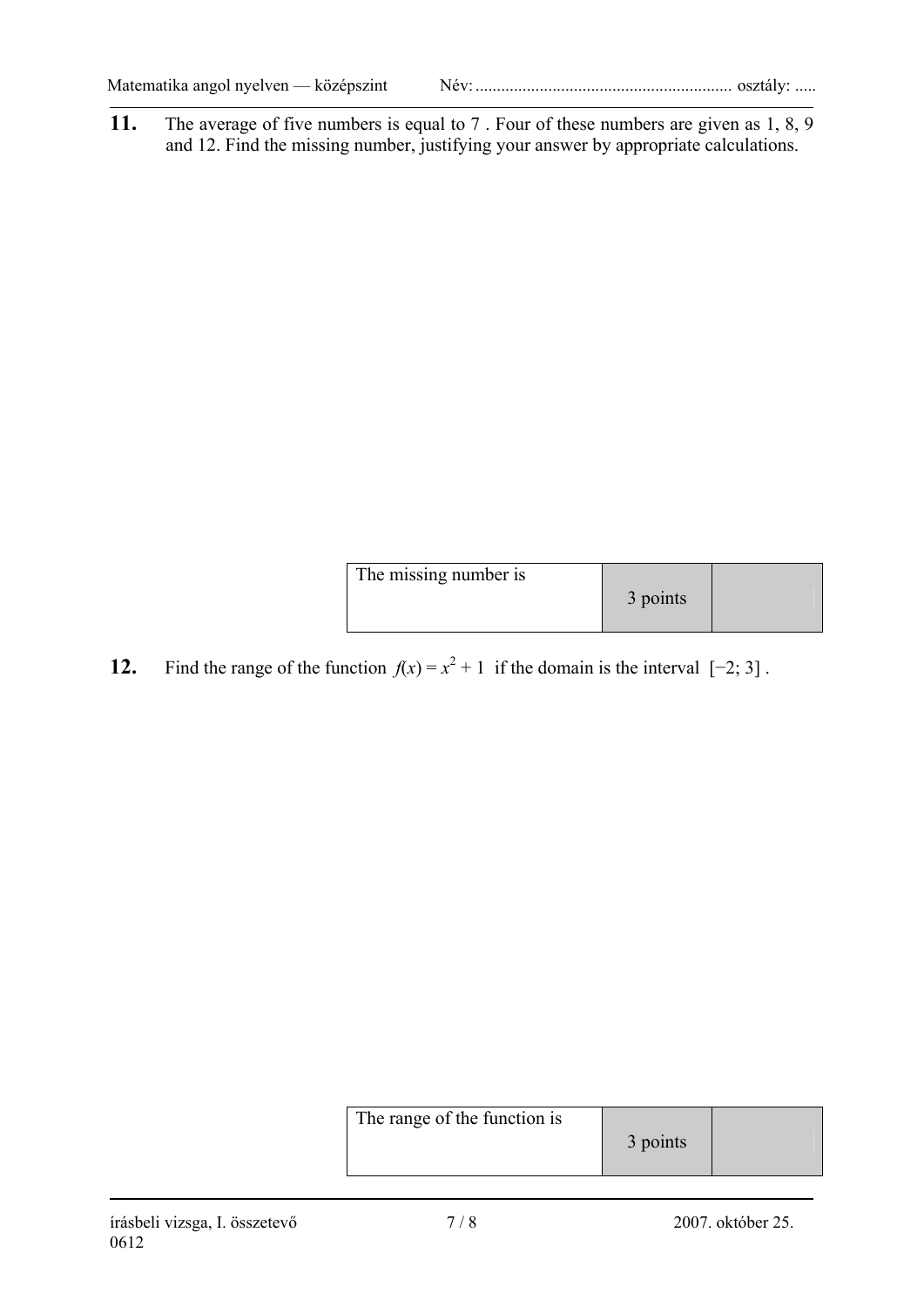|          |              | maximal<br>score | score |
|----------|--------------|------------------|-------|
|          | problem 1.   | $\overline{2}$   |       |
|          | problem 2.   | $\overline{2}$   |       |
|          | problem 3.   | $\overline{2}$   |       |
|          | problem 4.   | 3                |       |
|          | problem 5.   | 3                |       |
|          | problem 6.   | $\overline{2}$   |       |
| Paper I. | problem 7.   | 3                |       |
|          | problem 8.   | $\overline{2}$   |       |
|          | problem 9.   | $\overline{2}$   |       |
|          | problem 10.  | 3                |       |
|          | problem 11.  | $\overline{3}$   |       |
|          | problem 12.  | 3                |       |
|          | <b>TOTAL</b> | 30               |       |

date marking teacher

|                   | score<br>(pontszám | score input for<br>program<br>(programba beírt<br>pontszám) |
|-------------------|--------------------|-------------------------------------------------------------|
| Paper I (I. rész) |                    |                                                             |

 $\_$  , and the contribution of the contribution of  $\mathcal{L}_\mathcal{A}$  , and the contribution of  $\mathcal{L}_\mathcal{A}$ 

date (dátum) date (dátum)

Marking teacher (javító tanár) registrar (jegyző)

Note:

1. Leave this table blank, and do not sign here if the candidate has started working on Paper II.

2. If the examination was interrupted during the candidate working on Paper I, or it was not continued with Paper II, fill out this table and sign.

Megjegyzések:

1. Ha a vizsgázó a II. írásbeli összetevő megoldását elkezdte, akkor ez a táblázat és az aláírási rész üresen marad!

2. Ha a vizsga az I. összetevő teljesítése közben megszakad, illetve nem folytatódik a II. összetevővel, akkor ez a táblázat és az aláírási rész kitöltendő!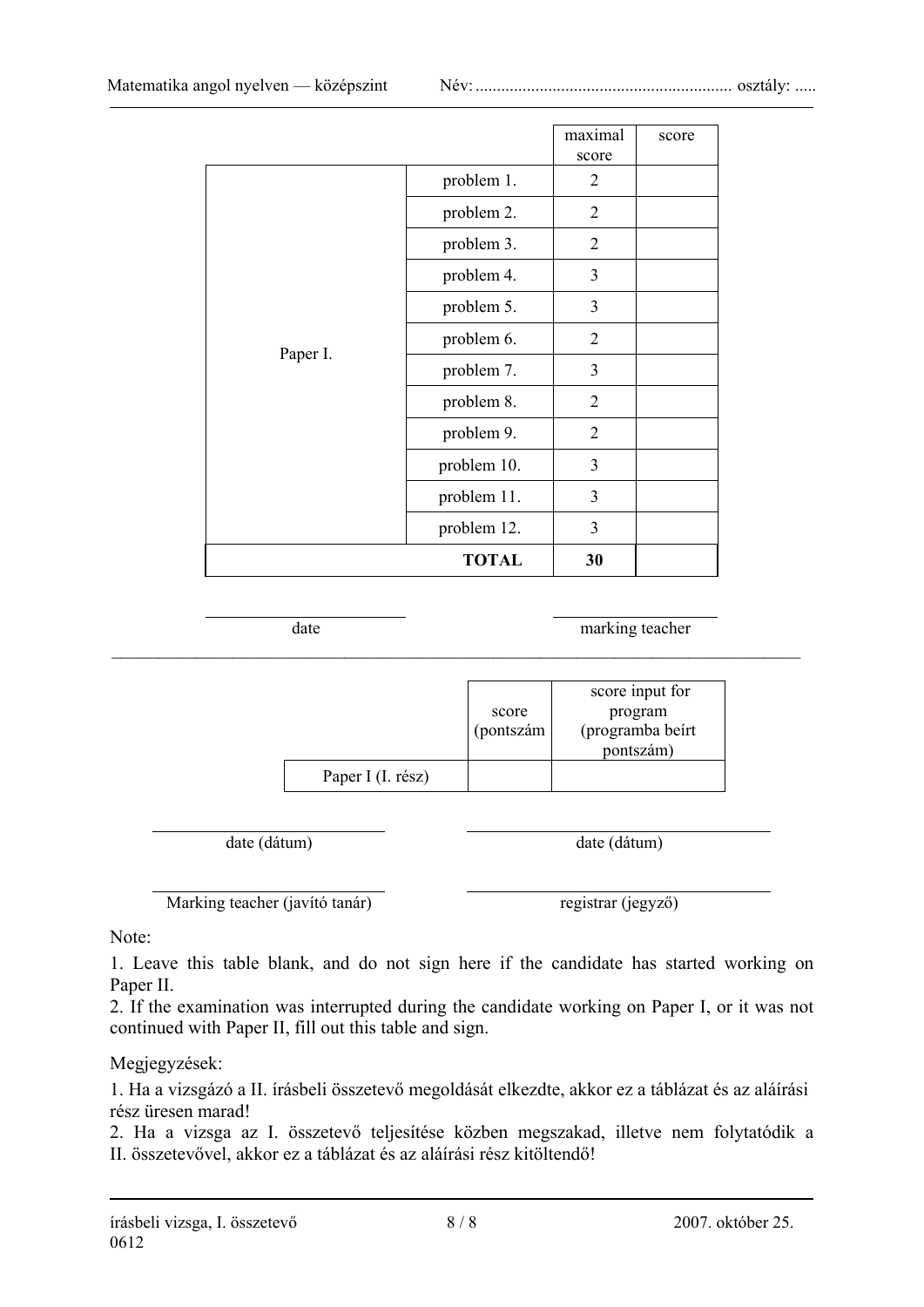# **MATEMATIKA ANGOL NYELVEN**

## **KÖZÉPSZINTŰ ÍRÁSBELI VIZSGA**

**2007. október 25. 8:00** 

## **II.**

Időtartam: 135 perc

| Pótlapok száma |  |  |
|----------------|--|--|
| Tisztázati     |  |  |
| Piszkozati     |  |  |

## **OKTATÁSI ÉS KULTURÁLIS MINISZTÉRIUM**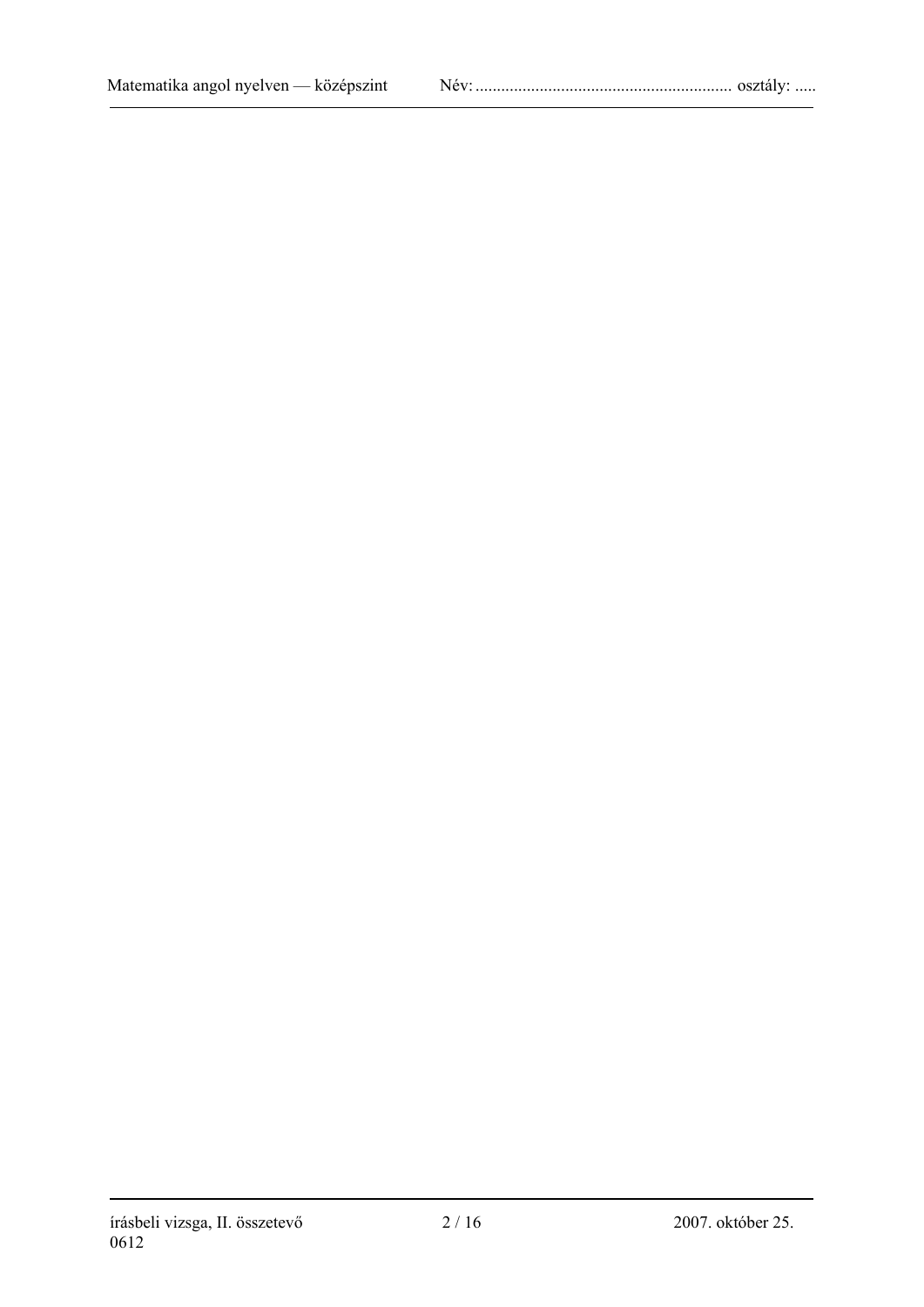### **Important information**

1.The exam is 135 minutes long, after that you should stop working.

2. You may attempt the questions in arbitrary order.

3. You are supposed to answer two out of the three questions in part **B**. **Please remember to enter the number of the question you have not attempted into the empty square below.**  Should there *arise any ambiguity* for the examiner as for the question not be marked, it is question no. 18 that will not going to be assessed.



4. You may work with any calculator as long as it is not capable of storing and displaying textual information and you may also consult any type of four digit mathematical table. The use of any other kind of electronic device or written source is forbidden.

### 5. **Remember to show your reasoning, because a major part of the score is given for this component of your work.**

### 6. **Remember to outline the substantial calculations**.

7. When you refer to a theorem that has been covered at school and has a common name (e.g. Pithagoras' theorem, sine rule, etc.) you are not expected be state it meticulously; it is usually sufficient to put the name of the theorem. *However, you should briefly explain, why and how it can be applied.* 

8. Remember to answer each question (i.e. communicating the result) also in textual form.

9. You are supposed to work in pen; diagrams, however, may also be drawn in pencil. Anything written in pencil outside the diagrams cannot be evaluated by the examiner. Any solution or some part of a solution that is crossed out will not be marked.

10. There is only one solution will be marked for every question. If you attempt a question more than once then you should **clearly indicate** the one to be marked.

### 11. Please, **do not write anything in the shaded rectangular areas**.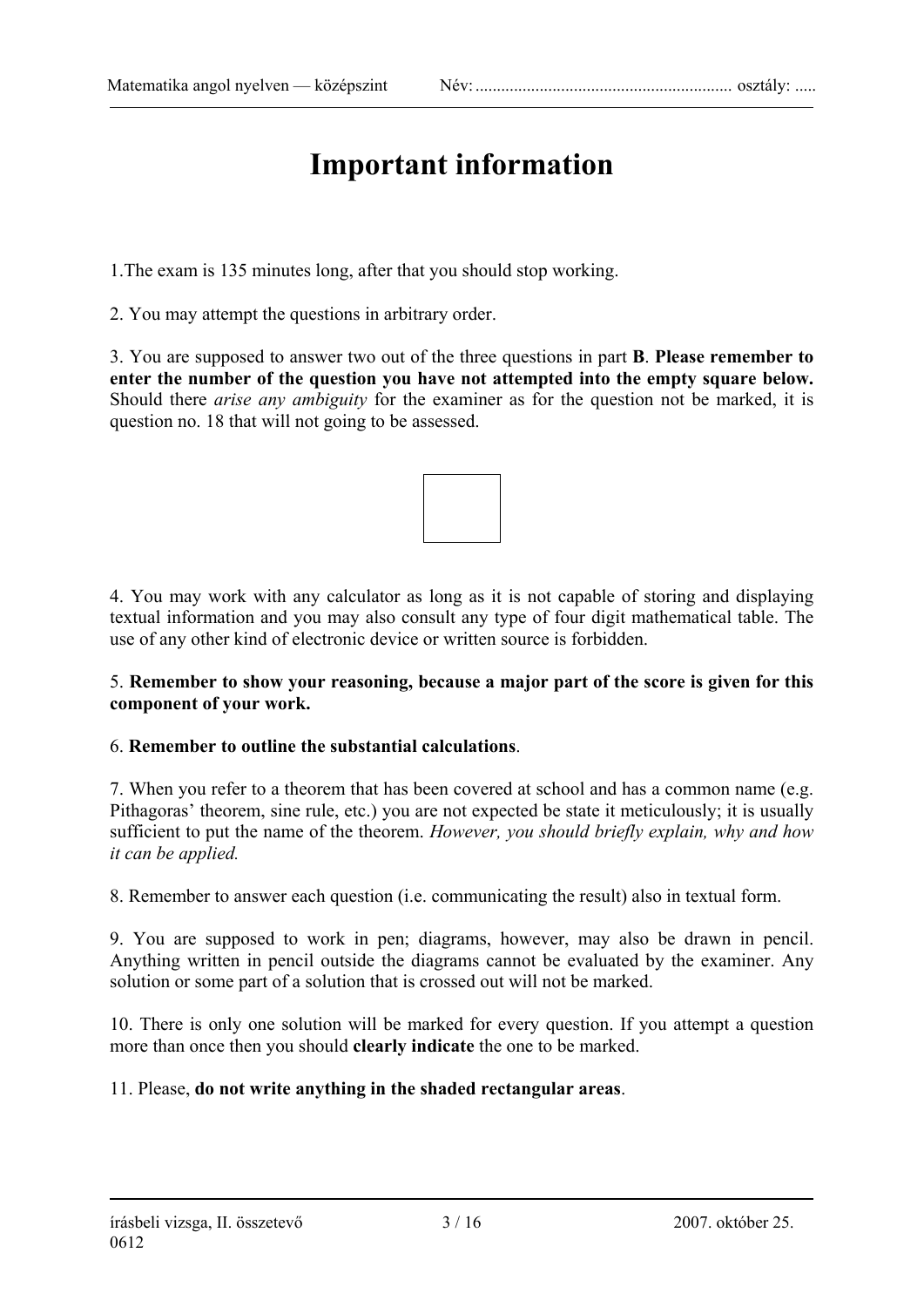### **A**

- **13.**
- **a)** Find those positive integers that satisfy the following inequality.

 $5^{x-2}$  <  $5^{13-2x}$ 

**b**) Solve the following equation on the set of real numbers.

$$
9^{\sqrt{x}}=3^{x-3}
$$

| a)           | 4 points  |  |
|--------------|-----------|--|
| $\mathbf{b}$ | 8 points  |  |
| $T$ .:       | 12 points |  |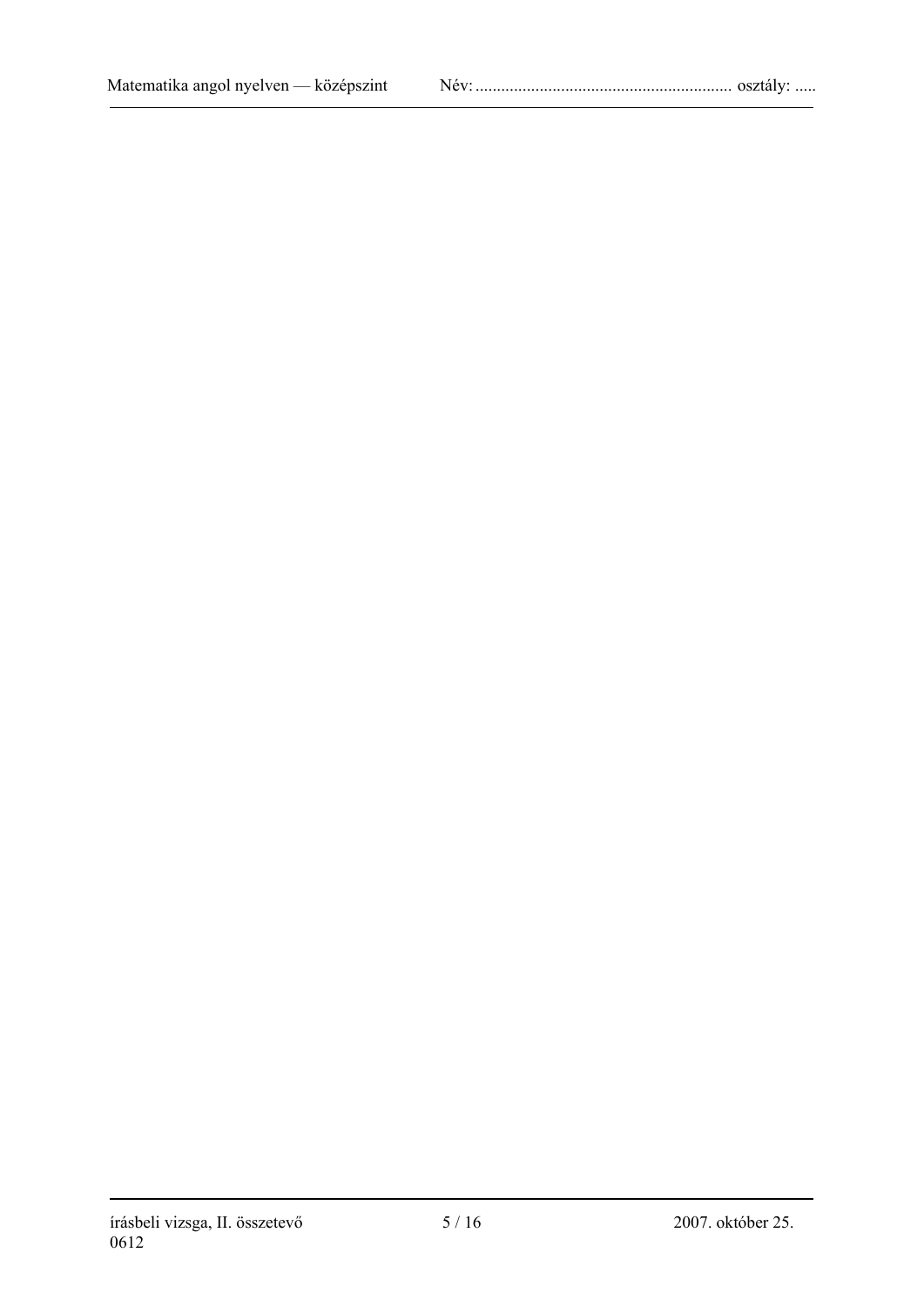- **14.** There were two chairs at each drawing desk in the art studio of the school and thus there were eight students left without a seat when the biggest class of the school entered the studio. There was one more chair put to each desk and this time they were left with seven empty chairs while every student of the class has found a seat.
	- **a)** How many desks were there in the studio? How many students are there in the biggest class?

There is a particular calendar equipped with three rotating discs hanging on the wall of the studio (see the figure ). The names of the twelve months of the year are inscribed on the disc on the left. The other two discs can be used to set the day of the month: the digits  $0, 1, 2, 3$  are inscribed on the middle disc and the digits  $0, 1, 2, 3, \ldots, 8, 9$  are inscribed on the disc on the right. Hence the date set on the figure is February, the 15th. Having this device, one can adjust both proper and improper days of the year.

- **b**) How many ways are there to adjust "dates" on this calendar altogether?
- **c)** The discs are now rotated randomly. Given that it is not a leap year what is the probability that the date hence obtained is a proper day of the year?.



| a)           | 6 points  |  |
|--------------|-----------|--|
| $\mathbf{b}$ | 3 points  |  |
| c)           | 3 points  |  |
| $T$ .:       | 12 points |  |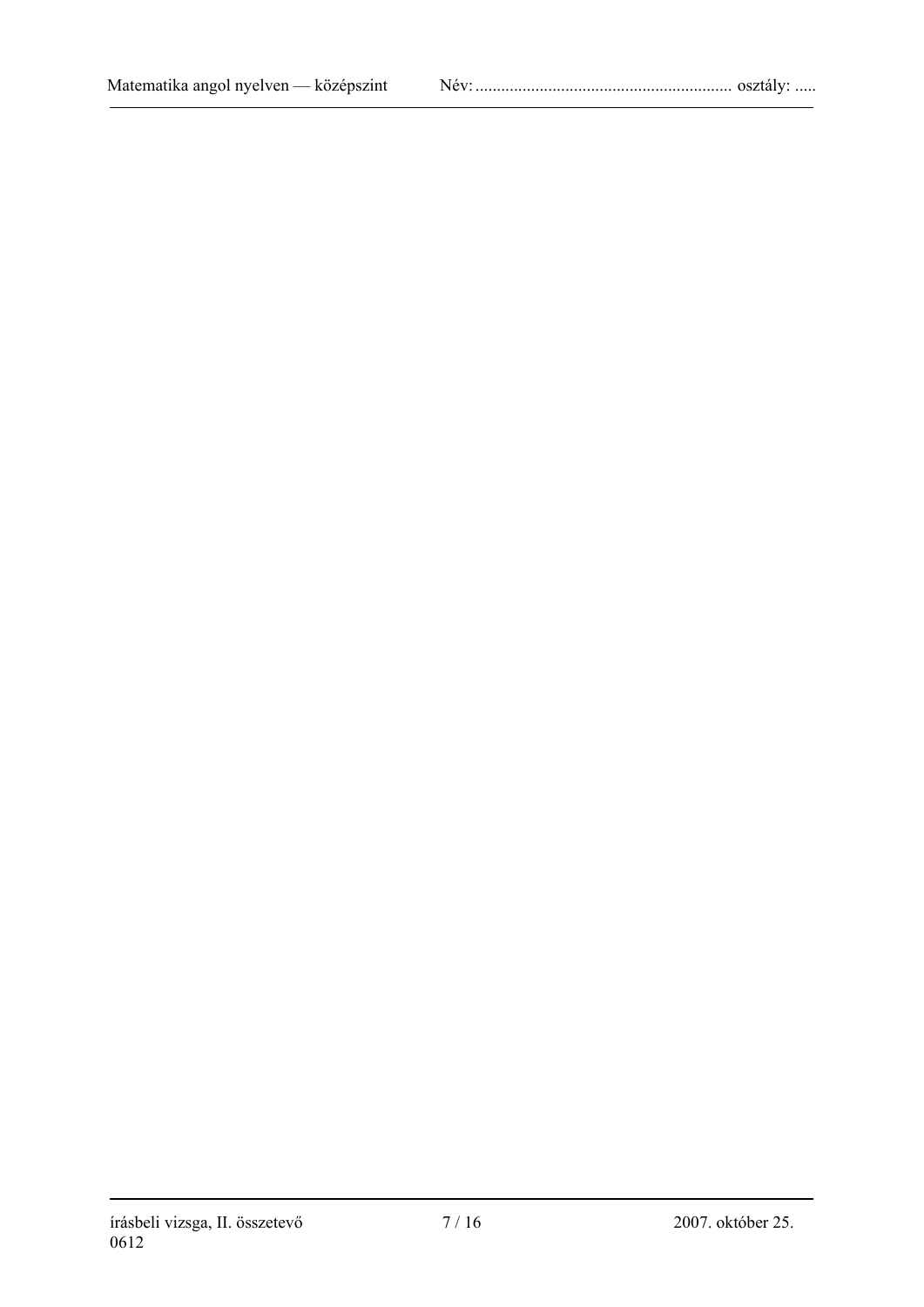- **15.** A square and a rhombus are sharing a common side that is 13 cm long. The area of the square and that of the rhombus are in the ration 2 : 1.
	- **a)** Find the altitude of the rhombus.
	- **b**) Find the angles of the rhombus.
	- **c)** Find the length of the rhombus' longer diagonal, rounding the result to two decimal places.

| a)           | 5 points  |  |
|--------------|-----------|--|
| $\mathbf{b}$ | 3 points  |  |
| c)           | 4 points  |  |
| <b>T.:</b>   | 12 points |  |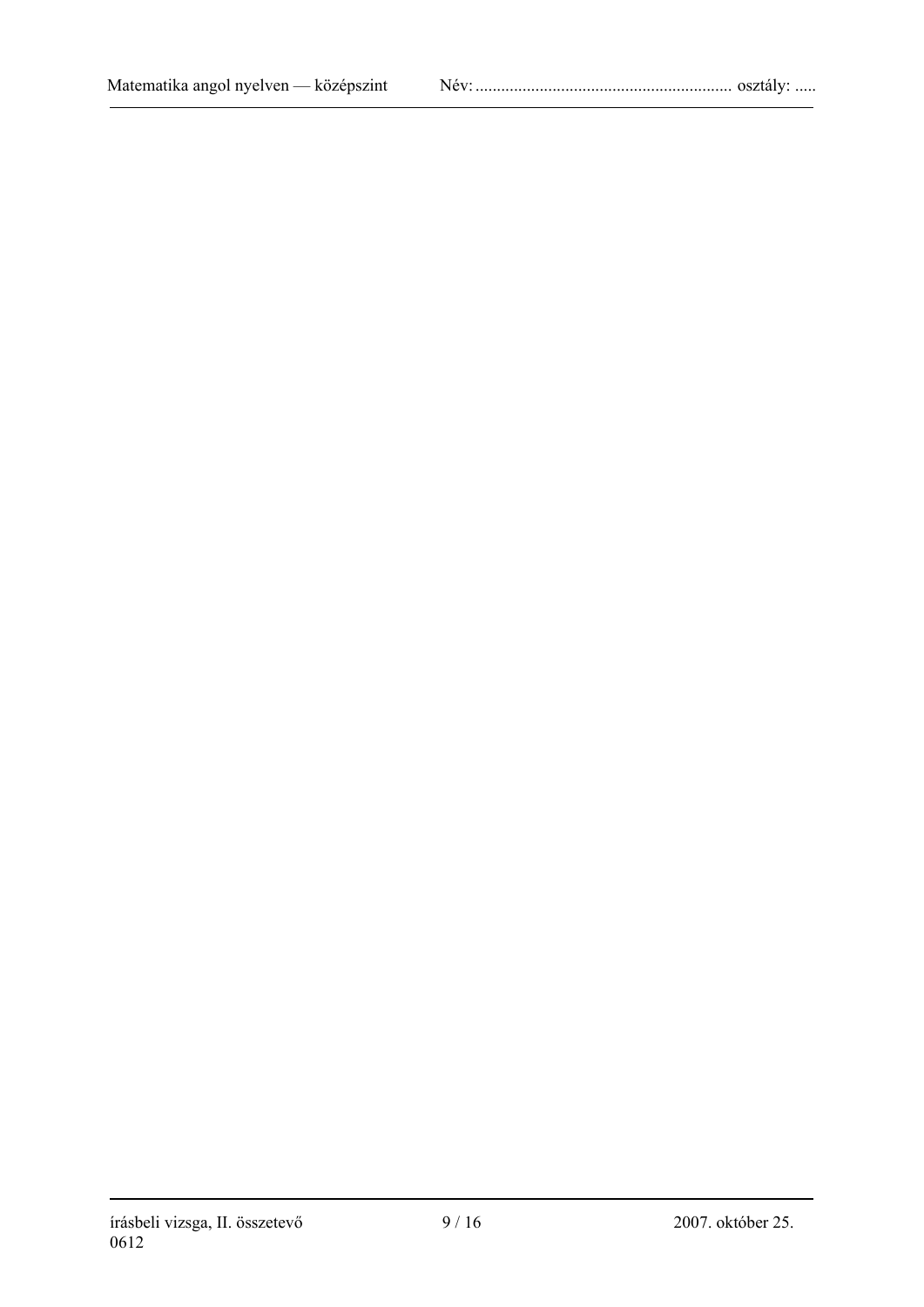### **B**

### **You are required to solve any two of the problems from 16 to 18. Write the number of the problem NOT selected in the blank square on page 3.**

- **16.** There were 20 players participating in a TV quiz. The quiz consists of three rounds and there are four questions in each round, asked one by one. For every question there are three possible answers announced and one of them is correct. The players have to choose the correct answer by pressing one of the keys *A*, *B* or *C*. If a player chooses a wrong answer then it gets zero points for that question. The number of points for a correct answer is equal to the number of wrong answers on that question (i. e. if Peter's answer is correct and there are 12 players making the wrong choice then Peter gets 12 points on that question.)
	- **a)** Enter the missing information in the table containing some data about the first round of the quiz.

| <b>Results of the first round</b>   | <b>Question 1.</b> | <b>Question 2.</b> | Question 3. | <b>Question 4.</b> |
|-------------------------------------|--------------------|--------------------|-------------|--------------------|
| Ann's answer                        | correct            | wrong              | correct     |                    |
| <b>Number of correct</b><br>answers |                    | 10                 |             | 8                  |
| Ann's score                         |                    |                    |             |                    |

- **b)** By how many percents would Ann's total score have increased in the first round if she had answered the second question correctly? (Assuming, of course, that the answers of the other players are still the same.)
- **c)** Suppose that in some further round Ann chooses the answers randomly on every one of the 4 question. What is the probability that her answers are all correct?
- **d)** How many players should give the correct answer for a given question so that the total score of the 20 players be maximal? Justify your answer.

| a)     | 4 points  |  |
|--------|-----------|--|
| b)     | 3 points  |  |
| c)     | 3 points  |  |
| d)     | 7 points  |  |
| $T$ .: | 17 points |  |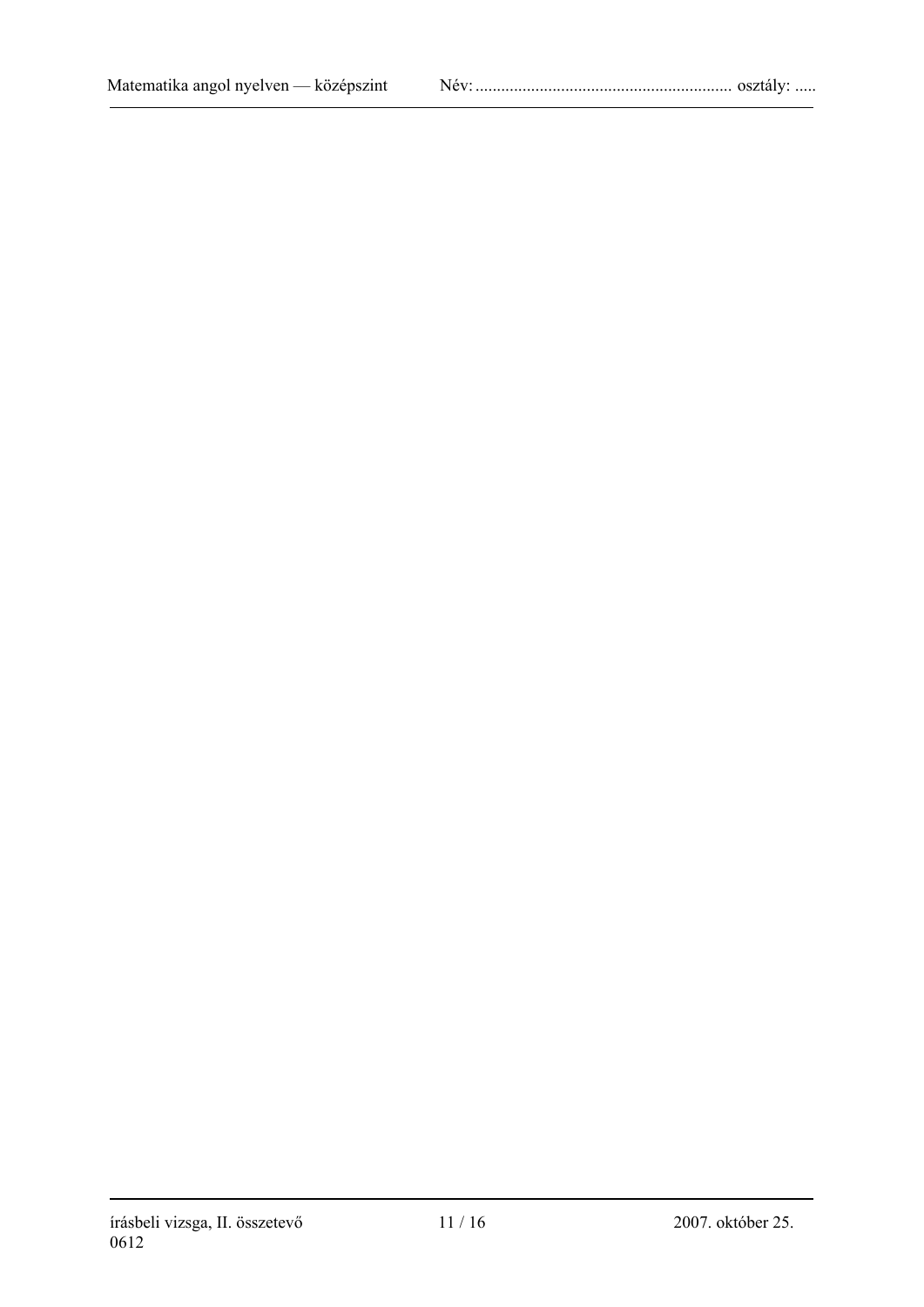### **You are required to solve any two of the problems from 16 to 18. Write the number of the problem NOT selected in the blank square on page 3.**

- **17.** Grandma has five grandchildren, one of them is a girl and the other four are boys. She is not very keen on writing letters, however, she still mails a letter once a week to some of her grandchildren. Thus each kid receives a letter from her in the course of five weeks.
	- **a)** How many orders are possible for the kids to receive their respective letters in the period of five weeks?
	- **b)** If Grandma decides randomly about the order of the delivery then what is the probability that she has written a letter to her granddaughter on the fifth week?

Grandma wanted to knit a nice scarf to her granddaughter. Having finished 8 cm on the first day, she decided that from the next day onwards she would knit 20 percent more on each day than on the previous day. In fact, she was able to fulfil her pledge.

**c)** How many days did it take her to finish the job if the scarf was planned to be 2 m long?

| a)            | 3 points  |  |
|---------------|-----------|--|
| b)            | 3 points  |  |
| $\mathbf{c})$ | 11 points |  |
| $T$ .:        | 17 points |  |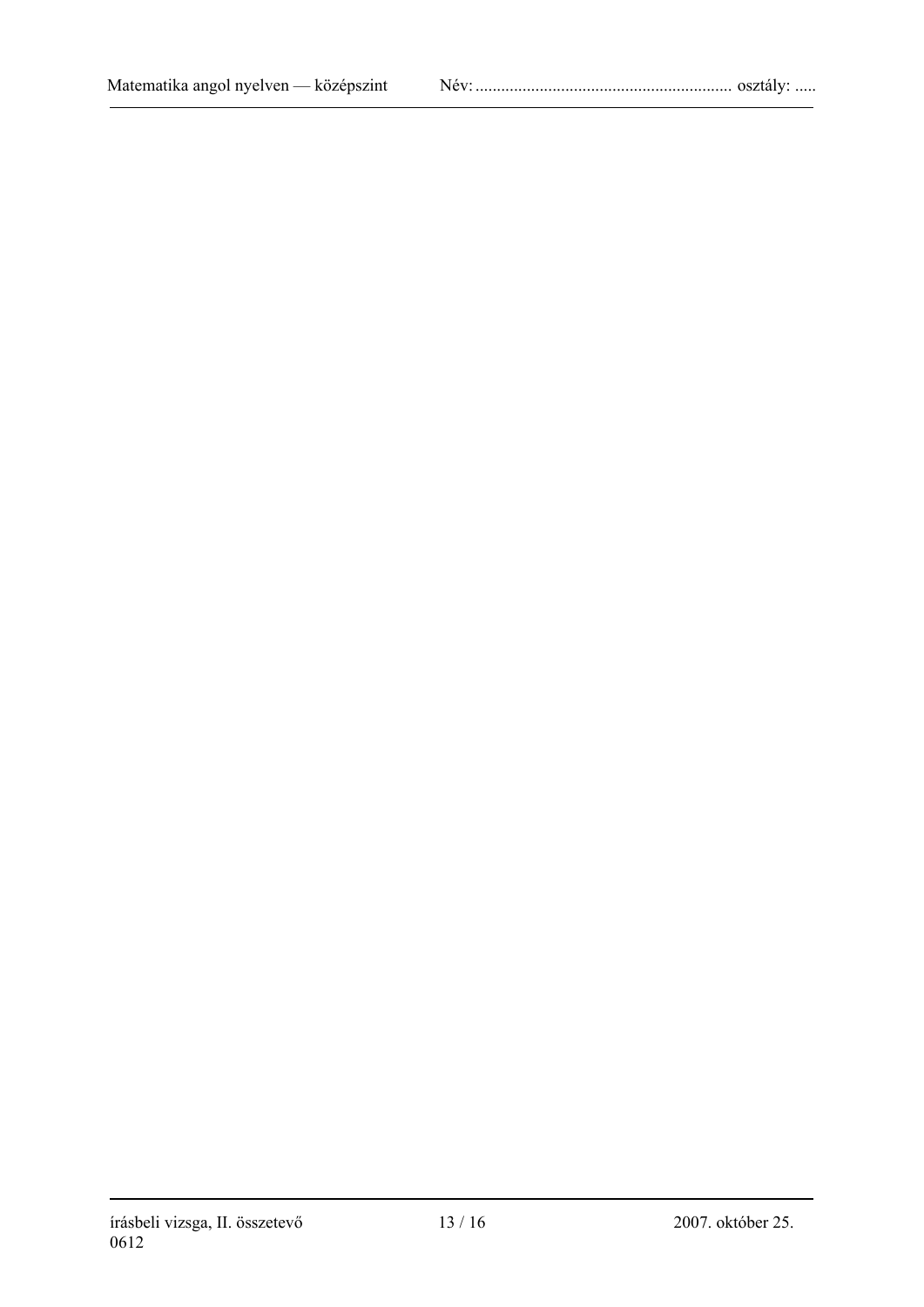### **You are required to solve any two of the problems from 16 to 18. Write the number of the problem NOT selected in the blank square on page 3.**

- **18.** The base of an isosceles triangle is 40 cm long, and the length of its sides is 52 cm. The triangle is rotated about its axis of symmetry. (Give your results rounded to two decimal digits.)
	- **a)** Draw a neat diagram indicating the data and calculate the opening angle of the cone of revolution obtained.
	- **b)** Calculate the volume of the cone.
	- **c)** Find the surface area of the sphere that is touching both the base circle and the lateral surface of the cone.
	- **d)** Find the area of the cone's lateral surface once it is developed into the plane.

| a)     | 4 points  |  |
|--------|-----------|--|
| $b$    | 3 points  |  |
| c)     | 6 points  |  |
| d)     | 4 points  |  |
| $T$ .: | 17 points |  |